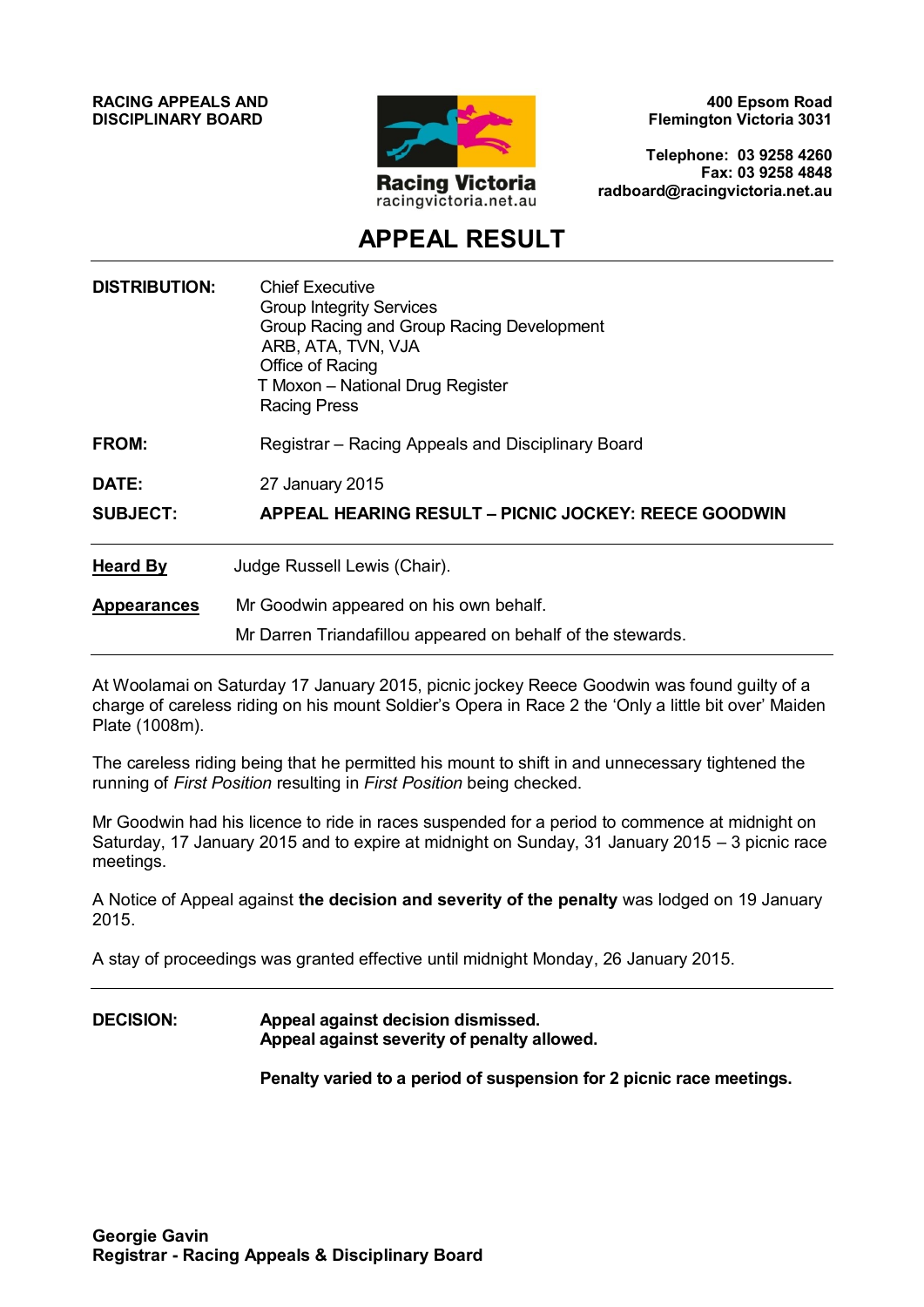# **TRANSCRIPT OF PROCEEDINGS**

### **RACING APPEALS AND DISCIPLINARY BOARD**

 $\mathcal{L}_\text{max}$  , and the contribution of the contribution of the contribution of the contribution of the contribution of the contribution of the contribution of the contribution of the contribution of the contribution of t

#### **HIS HONOUR JUDGE R.P.L. LEWIS, Chairman**

#### **EXTRACT OF PROCEEDINGS**

#### **DECISION**

### **IN THE MATTER OF THE ONLY A LITTLE BIT OVER MAIDEN PLATE OVER 1008 METRES AT WOOLAMAI ON 17/1/15**

#### **PICNIC JOCKEY: REECE GOODWIN**

#### **MELBOURNE**

#### **TUESDAY, 27 JANUARY 2015**

MR D. TRIANDAFILLOU appeared on behalf of the RVL Stewards

MR R. GOODWIN appeared on his own behalf